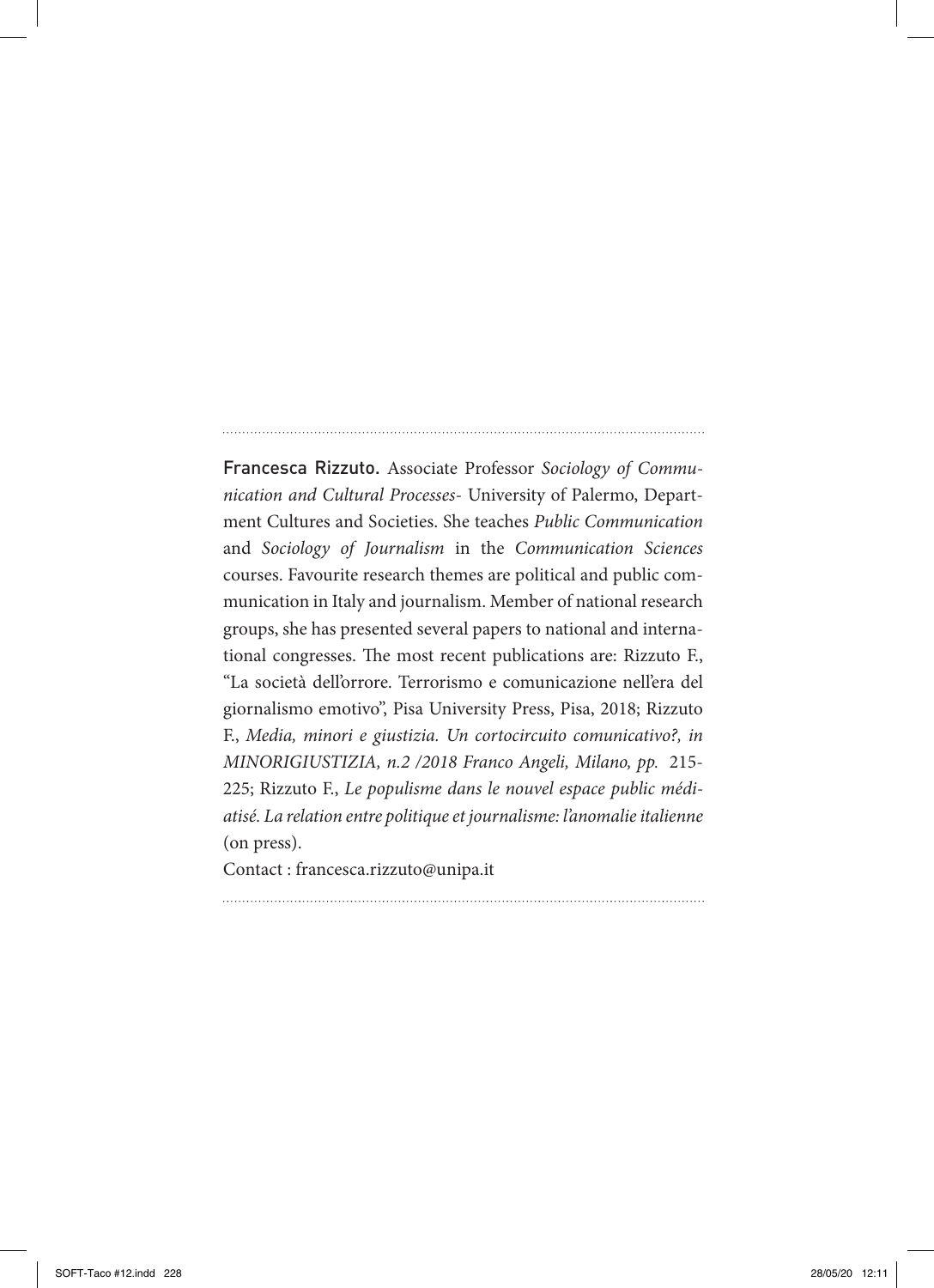*Soft Power Revista euro-americana de teoría e historia de la política y del derecho* 

*Vol. 6, 2. Julio-Diciembre 2019 ISSN (online): 2539/2239 ISSN (print): 2389-8232 http://dx.doi.org/10.14718/SoftPower.2019.6. 2.13*

# **REALITY VERSUS EMOTIONS IN ITALIAN JOURNALISM1**

# Francesca Rizzuto

Università degli studi di Palermo

# **Abstract**

Italian infotainment, with the recent shift "from information to sensation" has made the question of the ethical dimension of newsmedia even more problematic, showing unforeseen consequences of the show perspective in newscoverage. In the paper the theme of social responsibility of the journalistic media is presented in connection with the recent changes of the digital media and their blurring of real and fiction, as well as of languages and narrative styles. A critical perspective of the "Italian declination" of show-journalism will focus on the relationship between vision of the sufferings offered to distracted viewers of planetary audiences and their concrete possibilities of a consequent action.

#### **Keywords**

News, reality, effects, journalistic profession, Italy.

## **Resumen**

El infoentretenimiento italiano, tras el reciente giro "de la información a la sensación" ha hecho aún más problemática la cuestión de la dimensión ética de los medios de comunicación, mostrando consecuencias imprevistas de la perspectiva del espectáculo en

<sup>1</sup> Reception date:  $11<sup>th</sup>$  July 2019; acceptance date:  $27<sup>th</sup>$  July 2019. This article is the result of research activities held at the Dipartimento Culture e Società, Università di Palermo.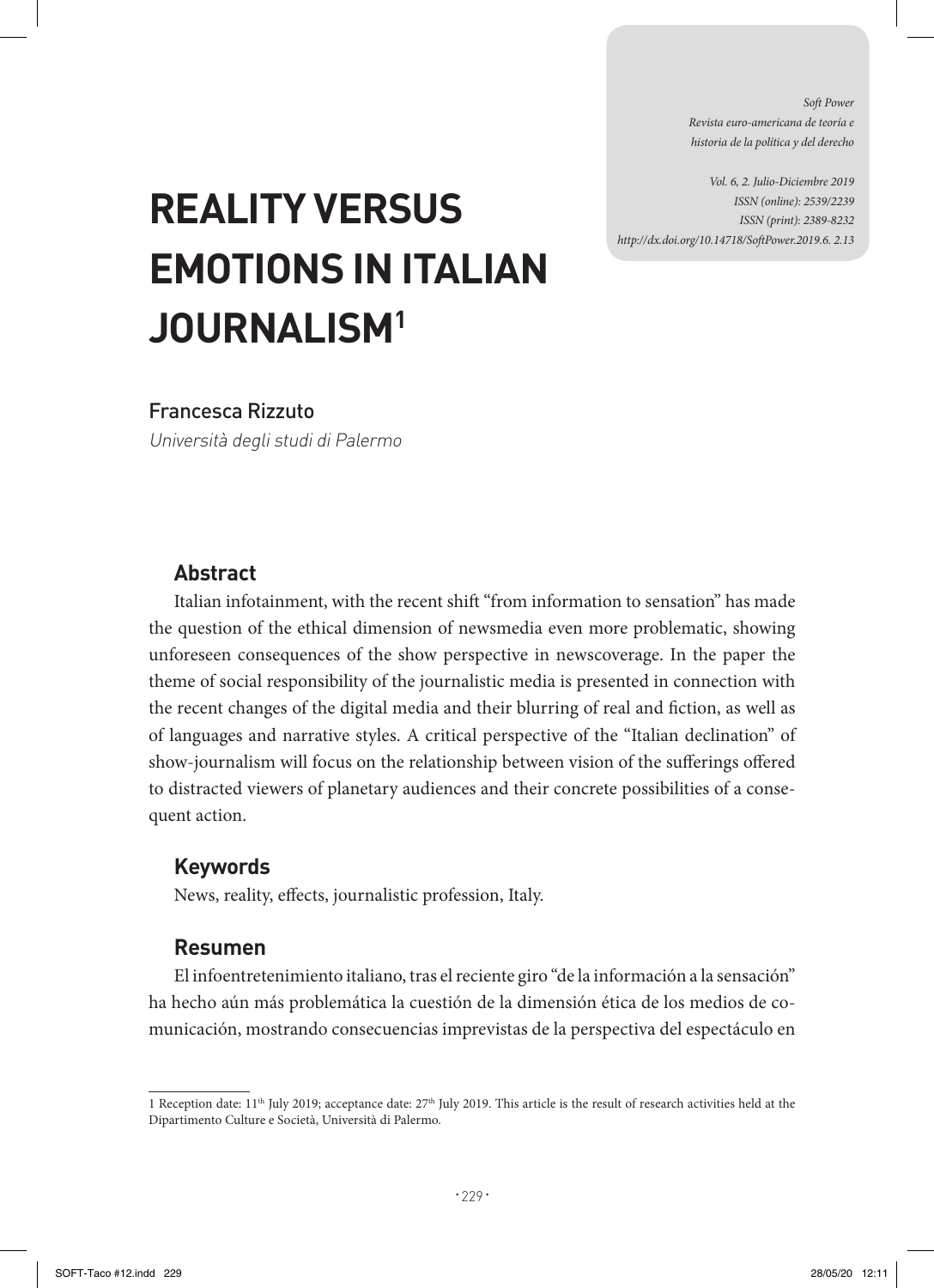la cobertura de noticias. En el artículo se trata el tema de la responsabilidad social de los medios periodísticos en relación con los cambios recientes de los medios digitales y su confusión entre realidad y ficción, así como entre lenguajes y estilos narrativos. Una perspectiva crítica de la "declinación italiana" del periodismo televisivo se centrará en la relación entre la visión de los sufrimientos que se le orece a los distraídos espectadores del público planetario y sus concretas posibilidades de una acción consecuente.

## **Palabras clave**

Noticias, realidad, efectos, profesión periodística, Italia.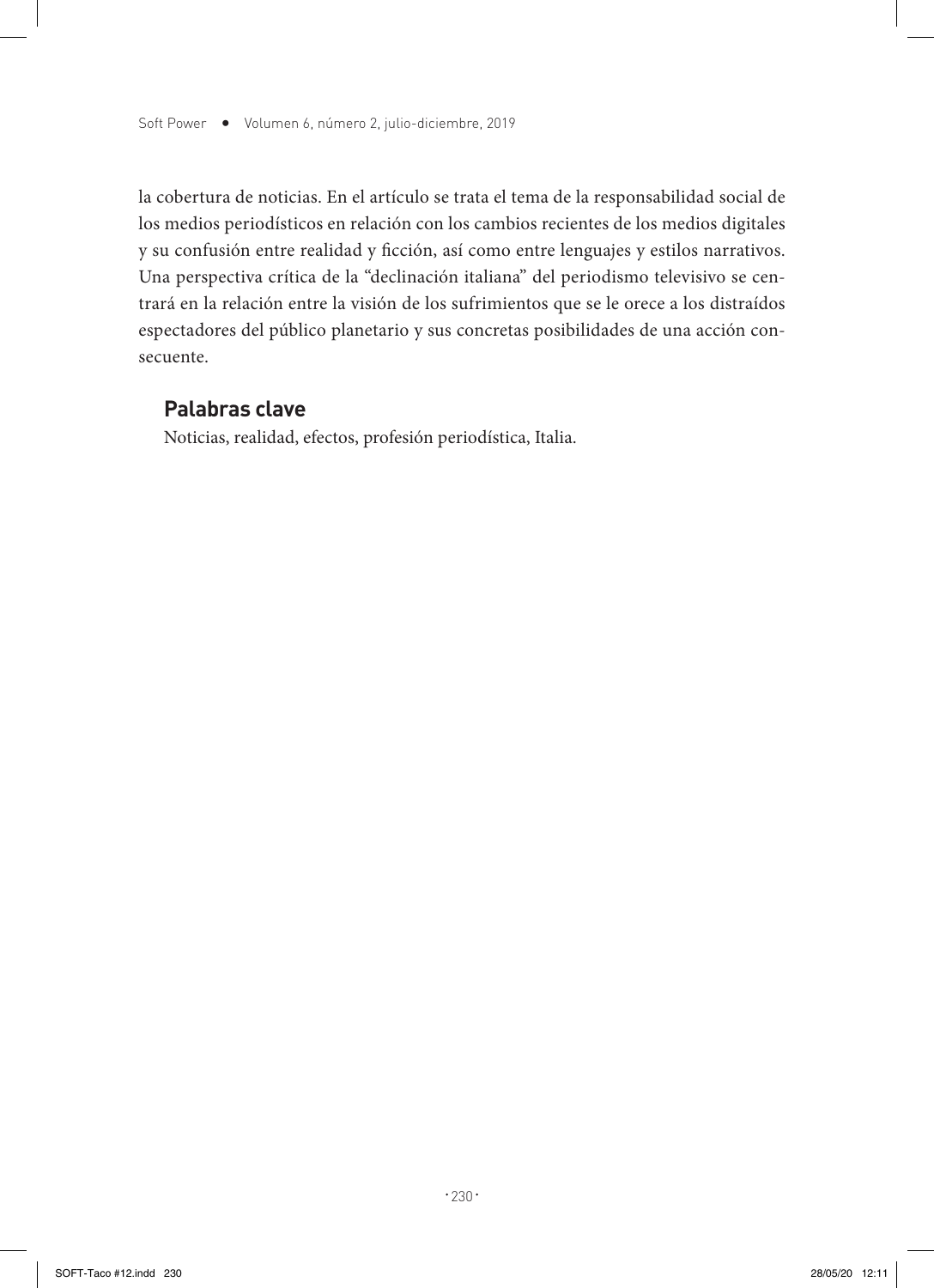# **Introduction**

In this paper, we present different perspectives of the *new* and problematic relationship among newsmedia and reality in Italy, in order to underline the permanence of some traditional features of Italian journalism as well as the emergence of a *different* style of reporting. This change is connected both to the success of infotainment and to the pervasive use of social media: they make not only a redefinition of the *social role* of news "necessary", but they also impose the need to understand the new emerging forms of a *free* formation of political will via mass and social media. As a matter of fact, the contemporary Italian communication circuit among institutional sources, journalists and citizens outlines a new information ecosystem, a framework in which there is a changed perception of journalism itself, of its ability to "tell stories" about society.

From being considered a *serious activity*, able to connect people to the world, Italian journalism nowadays privileges a softer and more recreational use of news, imposed by the success of the market model that considers news as a *manufactured good* journalists have to sell to audiences (Agostini, 2004; Morcellini, 2011) Therefore, news are no longer "the sense-making practice of modernity" (Hartley, 1996, p. 32). Even if many scholars have speculated that news builds expectations of a common, shared world and that, in the last two centuries, "it has become a dominant force in the public construction of common experience and a popular sense of what is real and important" (Schudson, 2003, p. 13; Zelizer, 2004).

We will investigate the Italian case in order to identify the main factors that have created the contemporary hybrid flows and complex dynamics, by focusing on two fundamental topics of the scientific debate. On one hand, the success of spectacular frame in Italian journalism, which was brought about by the progressive adoption of exhibition logic (Postman, 1985; Debord, 1995; Codeluppi, 2007) in a traditionally "peculiar" information system, often presented as an *anomaly* among Western countries by scholars (Murialdi, 2006; Rizzuto, 2009). From the 90s, infotainment changed not only the interaction among political actors, news professionals and citizens but also the "meaning" itself of news, linked to the social, political and economic characteristics of this context. On the other hand, the focus will be on the current configuration of the relationship between real and fictional newsmedia coverage and its impact on the ideal of journalism as an activity vital to a functioning democracy (Mazzoleni, 1998): as Mulgan argued "we now live in a world in which fantasy and reality are impossible to distinguish" (1994: p. 27; Lorusso, 2018; Riva, 2018).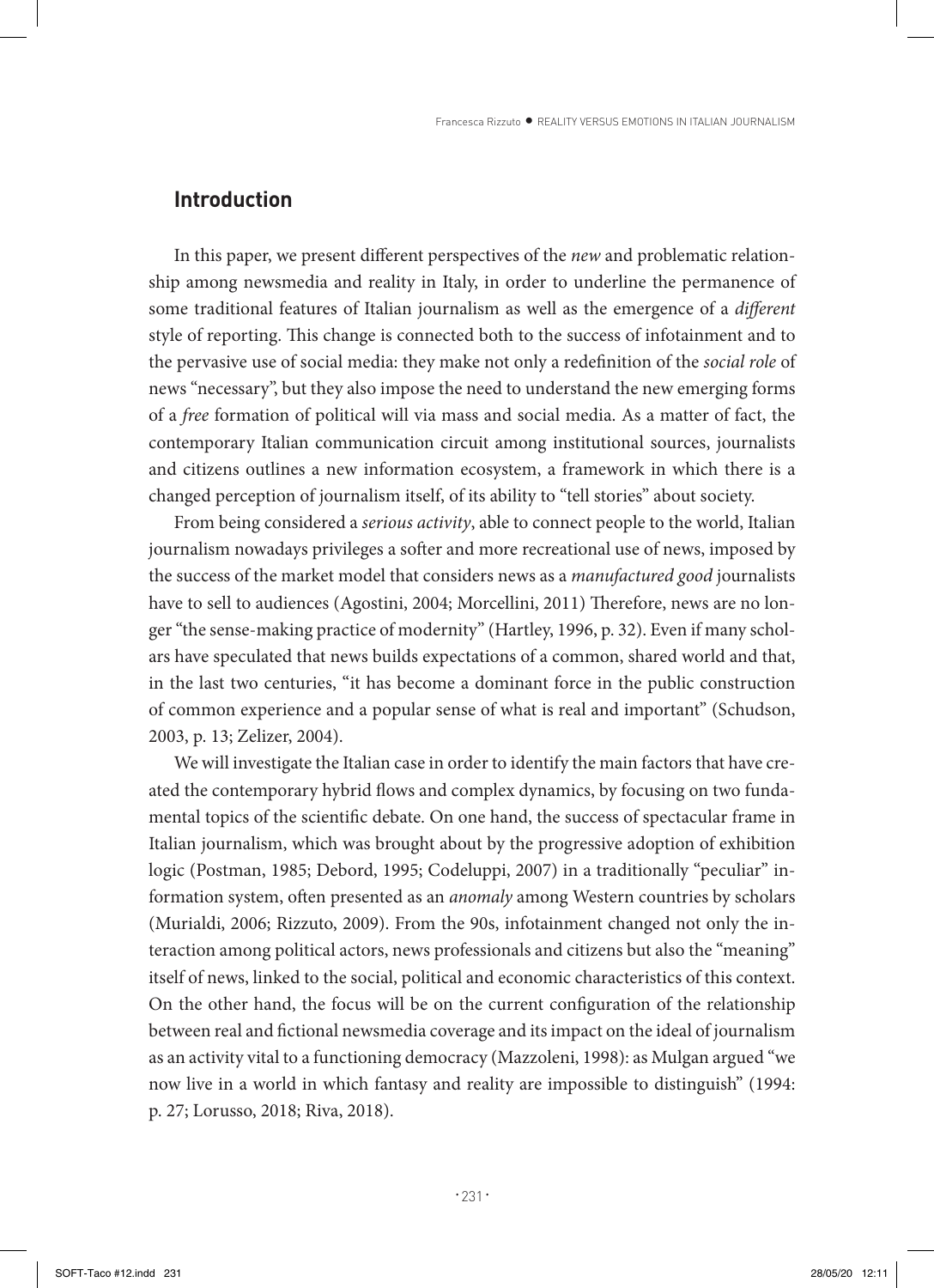The main consequence of the recent development of a kind of *news-as-entertainment* and *entertainment-as- news* is that nowadays the *power of press*, complained by many people, seems much more dangerous since viewers have to live in a fictional world, where there is a great deal of material that is interesting or attractive but not important. If we assert that the news influences its audiences by establishing a web of meanings and presuppositions in relation to which people act and live their lives, the increasing mix of fictional and factual reporting builds a new distorted world, full of spectacular events or horrible crimes. This mediated reality does not encourage a complete vision of problems and social emergencies; on the contrary, it makes the distance between vision and action larger since individuals are satisfied by simply being "passive witnesses" at home. In this paper, we propose a path that will connect the *Italian infotainment*, its narrative styles and lexical choices, to the theme of social responsibility of the media; in other words, we want to suggest an interpretative hypothesis of what can be called the "Italian declination" of *show-journalism* that has recently emerged (Rizzuto, 2018), as a production of news for recreational use (Lo Verde, 2012) with an extraordinary exploit of crime news.

#### **From the advocacy model to infotainment in Italy**

In the age of infotainment, a wide scientific literature focused on the theme of the transformations of journalism (Thomas, 1990; Thussu, 2007), especially in reference to the digital revolution. Contemporary disputes on the borders of what can (or cannot) be defined as "journalism" lead back to the problematic definition of journalistic identity, to its fundamental values and its relationship to the context newsrooms live in (McQuail, 2001; Pratellesi, 2004; Sorice, 2009). In all Western countries, journalism was born in connection with the emergence of representative democracy and maintained for decades a privileged relationship with politics, since it performed a crucial function: to make public, visible, and accessible politics to the majority of citizens and to offer a platform for debate (Thompson, 1995). Therefore, considering "visibility" as an element inherent to the democratic state and as a fundamental *modus operandi* towards citizens, the *communication factor has always had a key role*: it allows individuals to be informed, to access and to participate. Consequently, newsmedia have been recognized as relevant for public dynamics. As McQuail argued, they are not only a business, because they perform tasks that contribute to the progress of the whole society, especially in the cultural and political sphere (Graber, McQuail & Norris, 1998).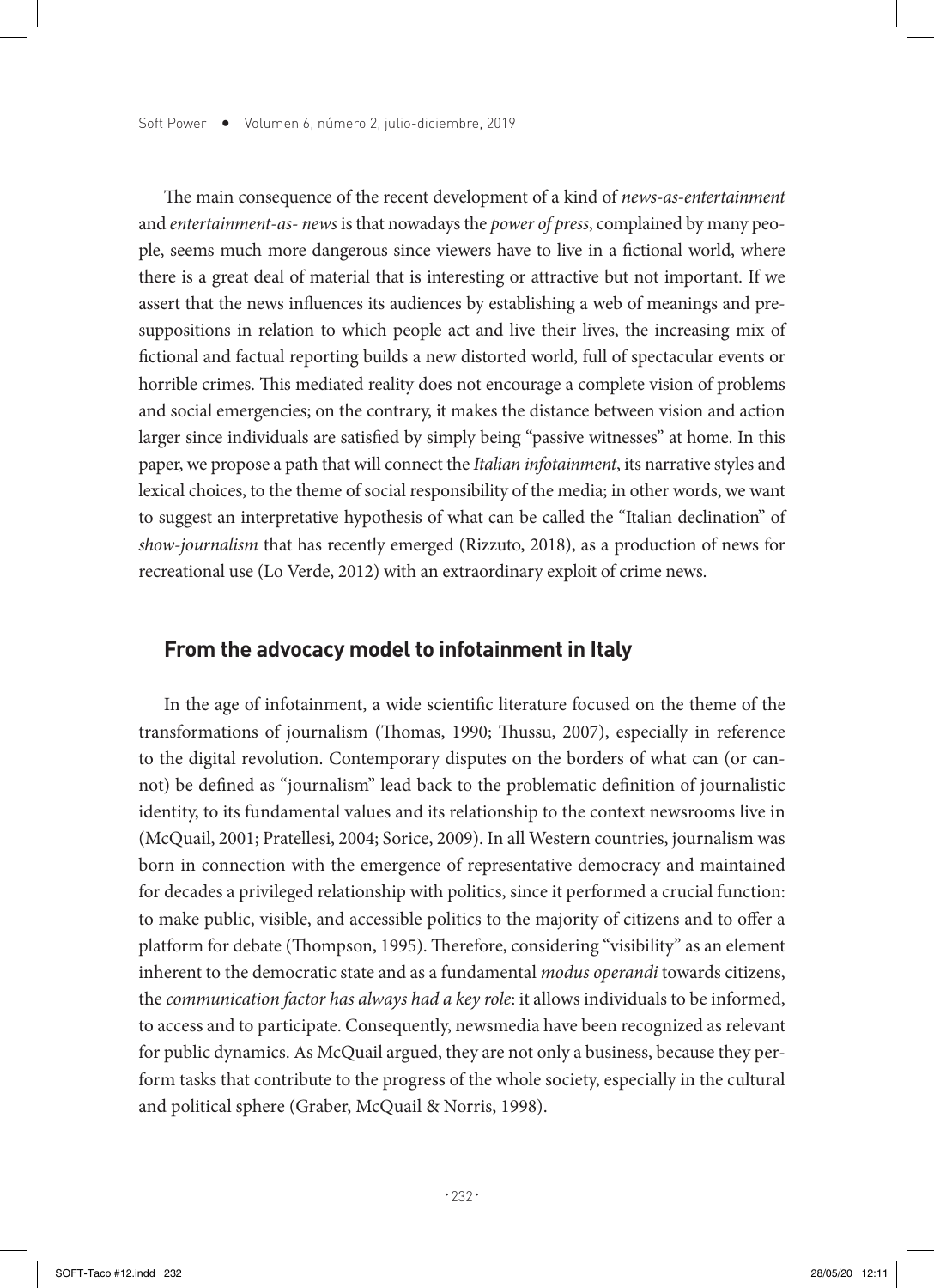In the last century, media *social responsibility* has become the theoretical paradigm underlying Western journalism, from which all the deontological codes of the press are derived (Siebert, Peterson, & Schramm, 1956), even if with relevant *national* declinations. Schudson (2003) identified three models of journalism on the global scene, which the scientific literature has referred to: 1) the *market* model; 2) the *advocacy* model; 3) the *trustee* model. The central premise of the *market* model is that journalists must provide the audience with everything it wants: the reader-viewer is, above all, a consumer, and therefore, the job of the reporter is always to satisfy the customer for the interest of the sponsors. On the contrary, in the *advocacy* model, journalists are agents for dissemination of the positions of a specific political party: they consider themselves as *political actors* and use newspapers as political weapons to defend a point of view. This category includes newspapers published by communities or ethnic groups as well as the party press. And last, the *trustee* model is the closest to the "myth" of Anglo-Saxon journalism. According to it, newsmedia must provide the audience with the information for a conscious and complete participation to the public life of a country. Therefore, journalists are considered as the repositories of public trust: they must control leaders, seek the truth and offer objective news for the exercise of democratic rights. Since the end of the 20th century, this *fiduciary* model has become universally recognized as the basis of the profession, with its principle of *objectivity* and a clear separation between facts and opinions.

In the history of Italian journalism, the dominant model was the advocacy one, even if, recently, a process of hybridization with the characteristics of the other models has taken place (Rizzuto, 2012). Hallin and Mancini (2004) included Italian journalism in the Mediterranean or *pluralist-polarized* model: according to them, in Italy, like in other Southern European countries, there is a *peculiar* relationship between the media and politics because capitalism and democracy developed later than in other contexts. This "slow" and "recent" transition to political democracy produced the tendency to consider media as instruments of political mobilization and to use them not to inform but to *participate* to politics. As a consequence, newspapers have often been used as *microphones* of politics, to offer visibility to leaders (Marletti,18984; Marini, 2006; Rizzuto, 2009).

In this perspective, therefore, the characteristics of the political system would have strongly influenced the evolution of the newsmedia and their high degree of *political parallelism*. This "anomalous proximity" between journalists and politicians has given rise to a *sclerosis* of the information circuit from politics to citizens, with the exclusion of the latter as active actors of the democratic debate. At the same time, the fragile expan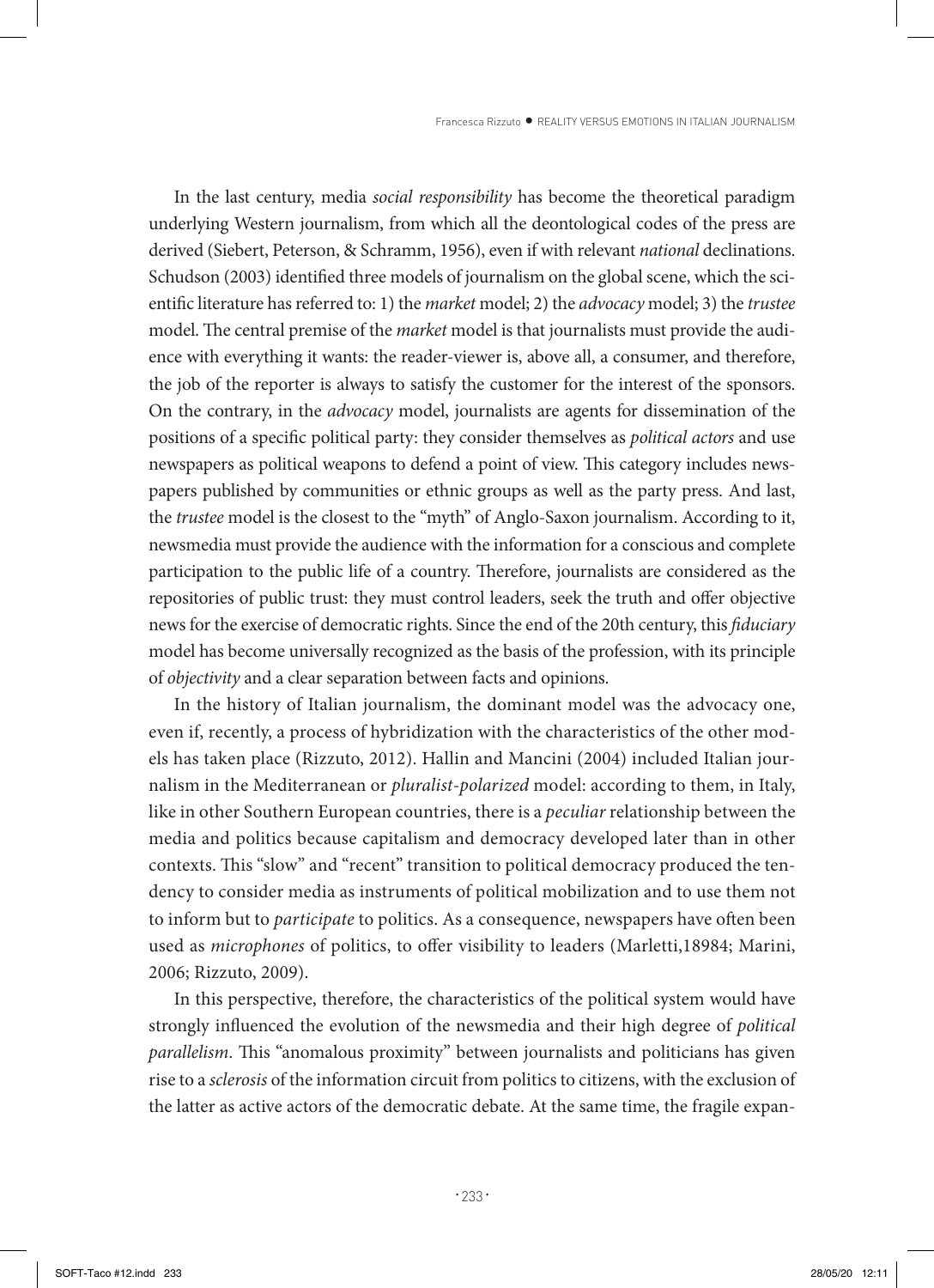sion of the commercial media market has strengthened the economic dependence on the State, the parties, the Church, preventing the development of newsmedia as autonomous institutions (Hallin, Mancini, 2004) until the 90s. Only in the last three decades the emergence of commercial television and the success of its language and formats made a radical change possible (Castronovo & Tranfaglia, 1994; Forgacs, 2000; Murialdi, 2006; Bergamini, 2006). We can assert that an Anglosaxon news model, based on the watchdog ideal of neutrality and control of politicians, affirmed in a *peculiar mix* with the commercial perspective. For the first time in Italy, market became important in news. According to Schudson (2003), news is a product and must be sold to an audience; as a consequence, journalistic programs must attract people. In other words, there is no longer a rigid separation between informative and commercial goals.

As a matter of fact, contemporary Italian journalism presents some peculiarities deriving from its traditional parallelism to politics, still important for many journalists, as well as newsdramas (Bennett, 1988) and the new central role of social media, with the decline of professionalism and the success of many forms of unmediated political communication. In two decades, the traditional role of journalists almost disappeared: a *light* use of news, focused on emotions and conflicts, superficial and banalizing complexity, are now more important than the "old" moral duty to create informed citizens. News changed into newsdramas and they mix reality and fiction, events and reconstructions. Media prefer short, visual stories, full of emotive elements with an actor (hero or villain) at the centre, offering essentially melodramatic accounts of current events. The consequence of the enterntaining news narratives is the banalization of public debate and the selection of themes, problems and facts, only if they can be easily transformed into a *fictional* representation: a drama. At the same time, many themes or events are completely ignored and when it presentes a clear explication of what happens, it uses a lot of stereotypes and definitions, thus making reality simplified, dramatized, fragmented and personalized. Therefore, a clear demarcation between news and entertainment in the Italian information system no longer exists: this blurring is particularly evident in crime news content, in which even the most serious and violent crimes are reported with an entertaining perspective, focusing on the emotional reaction of audiences (Lo Verde, 2012). The transition "from information to sensation" (Santos 2009) and the prevailing of the *reality show logic* made the issue of the ethical dimension of newsmedia more problematic due to the unforeseen political consequences, too often declining as risks, of the dominat frames in the news.

Italian *infotainment* represents, therefore, a crucial turning point with its complete fusion of information and show: news, above all the political ones, has a narrative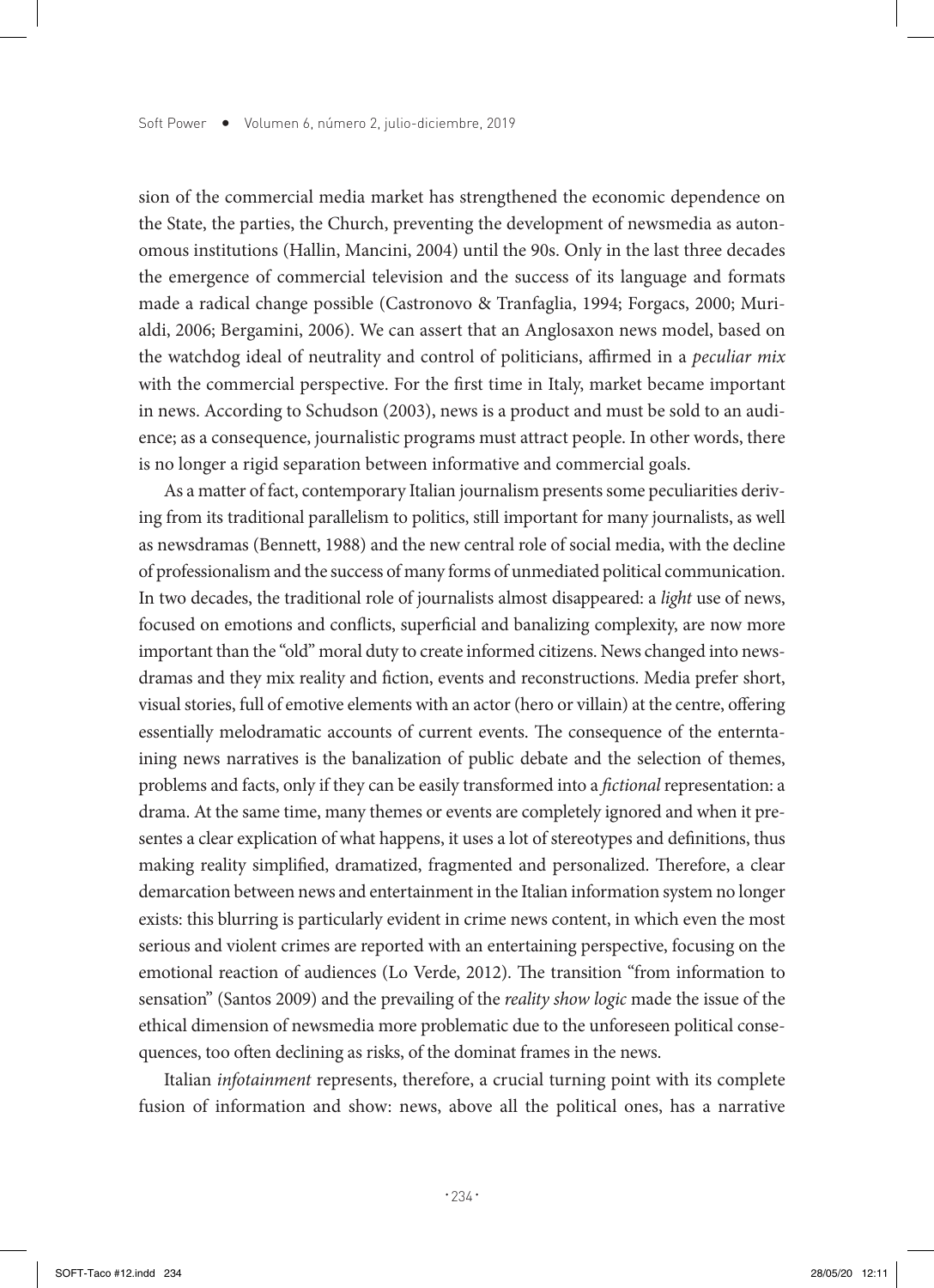scheme with different segments and actors, so that it is not possible for the viewers to separate political reality from media re-construction of politics. A dangerous consequence is that perception of social problems and priorities are influenced by these media-narratives that are pleasant, appealing as well as exaggerated and distorted (Froio, 2000; Polesana, 2010; Rizzuto, 2012). According to Altheide (1991), politics became *media-politics,* reported by journalists as a world full of winners and losers, heores and villains, leaders' private life at the centre and political issues used as weapons against the enemies. Moreover, media coverage tends to present to immense television bored audiences not only information because reporters prefer the *exhibition* of the sufferings of real human beings.

In an era sadly characterized by different dangers (like terrorism or wars), the dominance of the show perspective in the news greatly reduces the possibility of concrete intervention on problems and emergencies, although this *orientation towards action* is usually presented by journalists as the main justification for the planetary show of cruelty they daily offer to their receivers. This illusory premise is based on a concept of news as an instrument of active participation to democratic life, which today has lost credibility. As a matter of fact, a voyeuristic attitude often prevails in the audiences and newscoverage; like any other fictional product, it aims to arouse intimate emotions, without activating the passage from the spectator to the actor, which Bauman considered crucial (Bauman 2015). The new centrality of the emotional dimension has become one of the weak points from which the recent success of the spectacular news about pain has been analysed. For example, a recurring theme of media criticism and their sensationalism is the lack of respect of the victims as well as the audiences' hidden reasons to watch sufferings or cruelty. In addition, the excessive journalistic description of cruelty and death has often strenghtened the suspicion about the authenticity of viewers' altruistic desire to help others. In our era of prevailing digital narcisism dominated by images (Codeluppi, 2009; Mitchell, 2012), the accusations of trivial voyeurism or, even more severe, complete indifference are plausible (Dal Lago, 2012).

#### **From true to plausible: the triumph of emotions in Italian journalism**

The problematic relationship between reality and newscoverage of the facts emerges from the definition of news as an *account of an event, written by someone in a context,* and not as the event itself. As a consequence, it is evident the specificity of the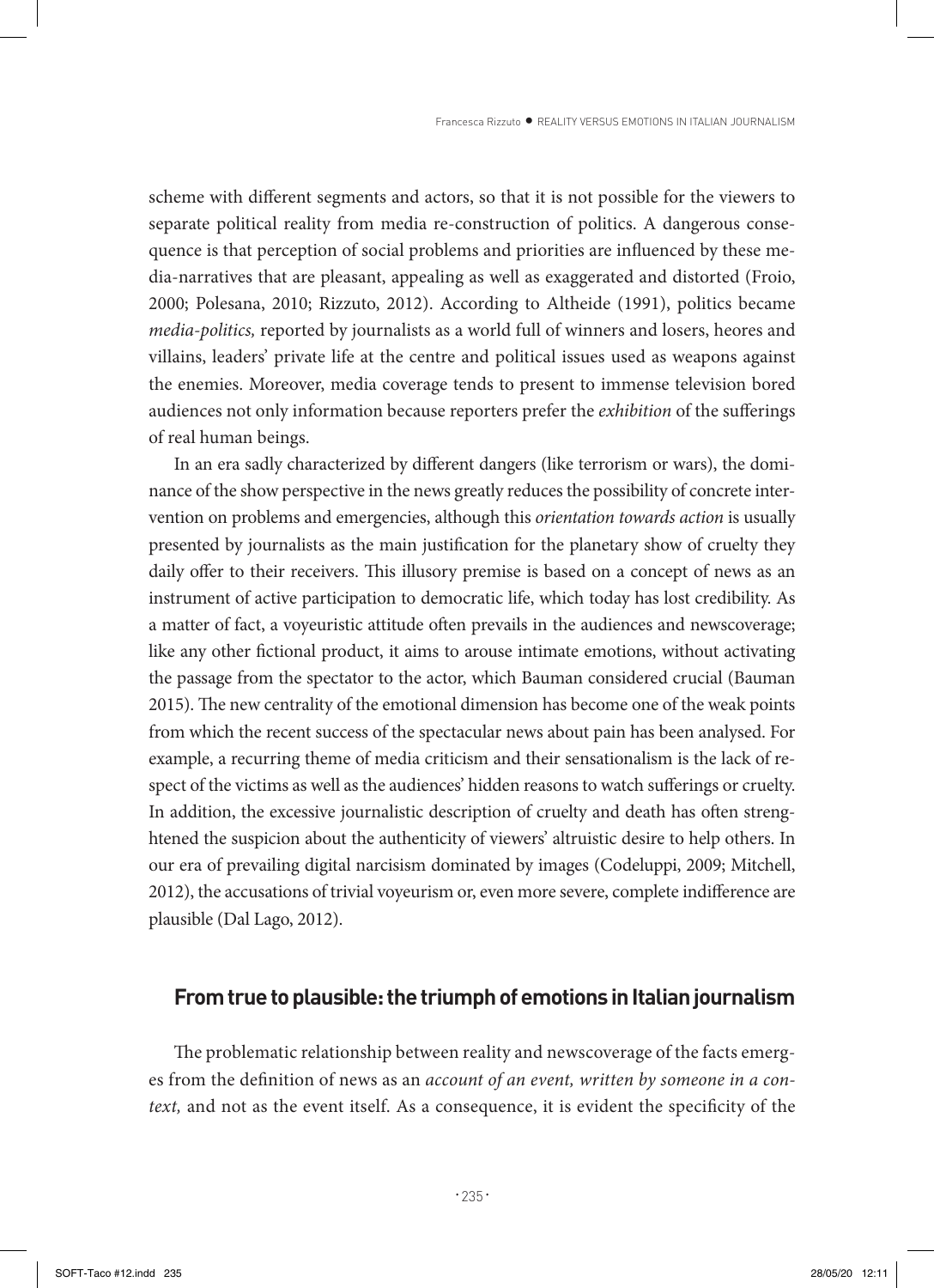news as a "cultural product made through a dense negotiation that takes place and is defined in different social contexts" (Sorrentino, 2002, p. 9). Today's technological possibilities of reproduction of reality, and the pervasive dissemination of events' images, impose the problem of media coverage and its relationship with the real. This is a crucial issue for any democracy not only in terms of those possible *manipulation risks,* highlightned by propaganda *theory* (Bentivegna, 2009; Livolsi, 2011), but also about how media decontextualize and present reality fragments within their formats that influence people on a cognitive level.

Western tradition has inherited (from Plato and, later, from Christianity) a kind of *hostility* towards appearance: the idea that representation is a deceptive form, based on the difference between the image-copy (exact copy of a model) and the image-simulacrum; it is also an artificial representation that does not resemble to any original and produces false appearances. Electronic media continued the abstraction operation started by the classical theatre and the press until the simultaneous saturation of our context in which media representations of reality are dominant. However, according to Simone, the computer screen is the most significant change in the relationship between reality and fiction that has occurred (Simone, 2012, p. 192), imposing a reorganization of journalism as a "true" story of the world. With digital media there is not only the possibility of a representation-photography of the real but also that of an intensified reality, often replacing *the real reality* because it is more fascinating. Individual experiences are increasingly lived through mediated representations and, at the same time, newsrooms create *pseudo-events*, artificial events which appear natural and spontaneous but that are prepared only to be reported (Boorstin, 1962) According to Baudrillard, a process of disintegration of reality is the main consequence of the simulation made possible by the media. He argued that technological progress has been characterized by the tendency to replace the world with a simulacrale reality, made of representations totally created by human beings. However, the simulacra are copies of copies, which are postponed without end to one another and of which there are no originals (Baudrillard, 1976, p. 72). Therefore, it becomes more and more difficult to make a clear distinction between reality and its reproduction. For journalism, this lack of distinction is a potentially devastating *vulnus* because its fundamental role in a democratic context is based on "objectivity" and professional capacity of telling real facts impartially.

In the contemporary circuit of Italian information system, it is possible to underline a process of a growing confusion between real and imaginary, connected to the evolution of the television market from a public monopoly to a mixed duopoly completed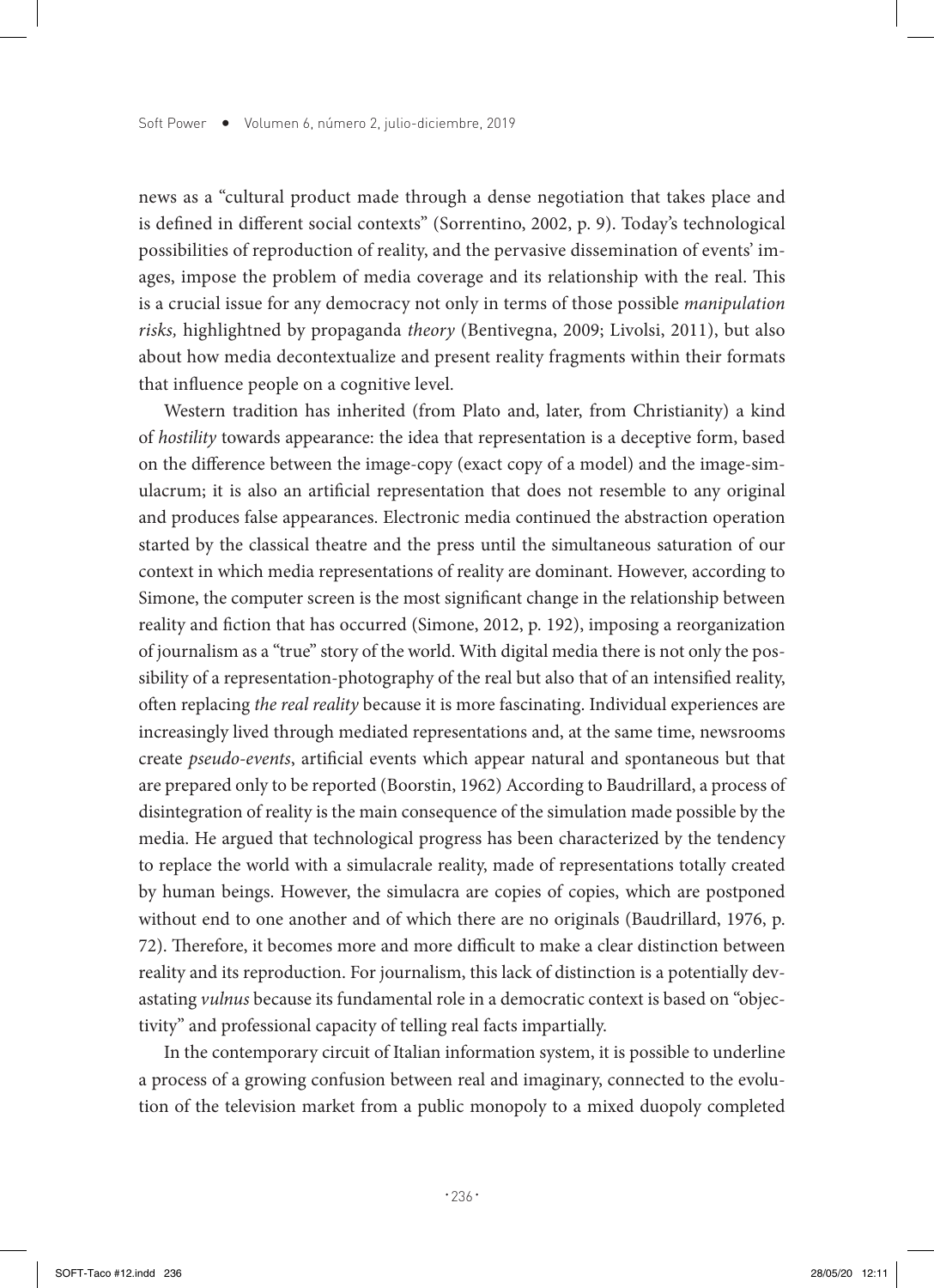in the 80s. The success of private TV, above all the Berlusconi's channels, let the public television (RAI) to find new strategies in order to have larger audiences for the sponsors (Barbano, 2012). A different style in news reporting (from an *information* model to a *story* model) was one of the most successful ways to occupy the market: the starting point of a "televised" use of the reality, offered like a show, dates back to the coverage of the tragedy of Vermicino in 1981, which marked the birth of the *spectacle of pain* as a successful media frame in journalism. The mixture of *fictional,* understood as a story of an invented event, and of a *factual* story, that is the story of a happened one (Cava, 2013, p. 29), transformed a real place into a set, producing a new kind of information. By using a fixed frame, the viewers watched a horrible spectacle with no possibility of escape: millions of Italians became witnesses of the horrible spectacle of death for the first time presented on live TV. In the tragic "real" story of the 8 years old boy died after a long agony, there were already all the elements of contemporary infotainment: a set, the crowd of journalists, a long tv live-program, the phone calls frm the audience. The huge emotions caused by this event imposed to Italian public opinion the crucial theme of the border between news and show and which limits to the spectacularization of private tragedies newsmedia should respect.

At the end of the 80s, with Guglielmi's *truth-television*, Italian TV became an open laboratory on reality, with information programmes that used the language of the show for the first time. They aimed to tell reality in all its aspects (Cava, 2013, p. 25 et passim): for this reason, they reconstructed and presented news events with scenes, perfomed by actors who, activating cinematic mechanisms of storytelling, "showed" the fact and aroused emotions in the viewers. By erasing the distance between life and entertainment (Casetti, 2001), the boundaries between real and fiction have been progressively lost and a "new popular narrative" became successful (Grasso, 2000). A sort of "neorealism" in which, like cinema, reality is reproduced while events are happening, and events become media texts, where the expressive logic of the script and traditional reporting are completely blended (Buonanno, 1999). However, just by bringing the normality of the daily life into TV, this medium begins to devour reality and anticipates the distinctive feature of reality shows: the visibility of the technical apparatus. The pedagogical approach of the *truth-tv* (which offered a public service to citizens by giving information about real emblematic facts) soon joined the curiosity of the viewers in front of painful events: stories are told with a new television language that combines "the somewhat ambiguous attraction linked to the unravelling of enigmatic, criminal situations, to the fascination of live confessions" (Menduni, 2007, p. 29). The process of spectacularization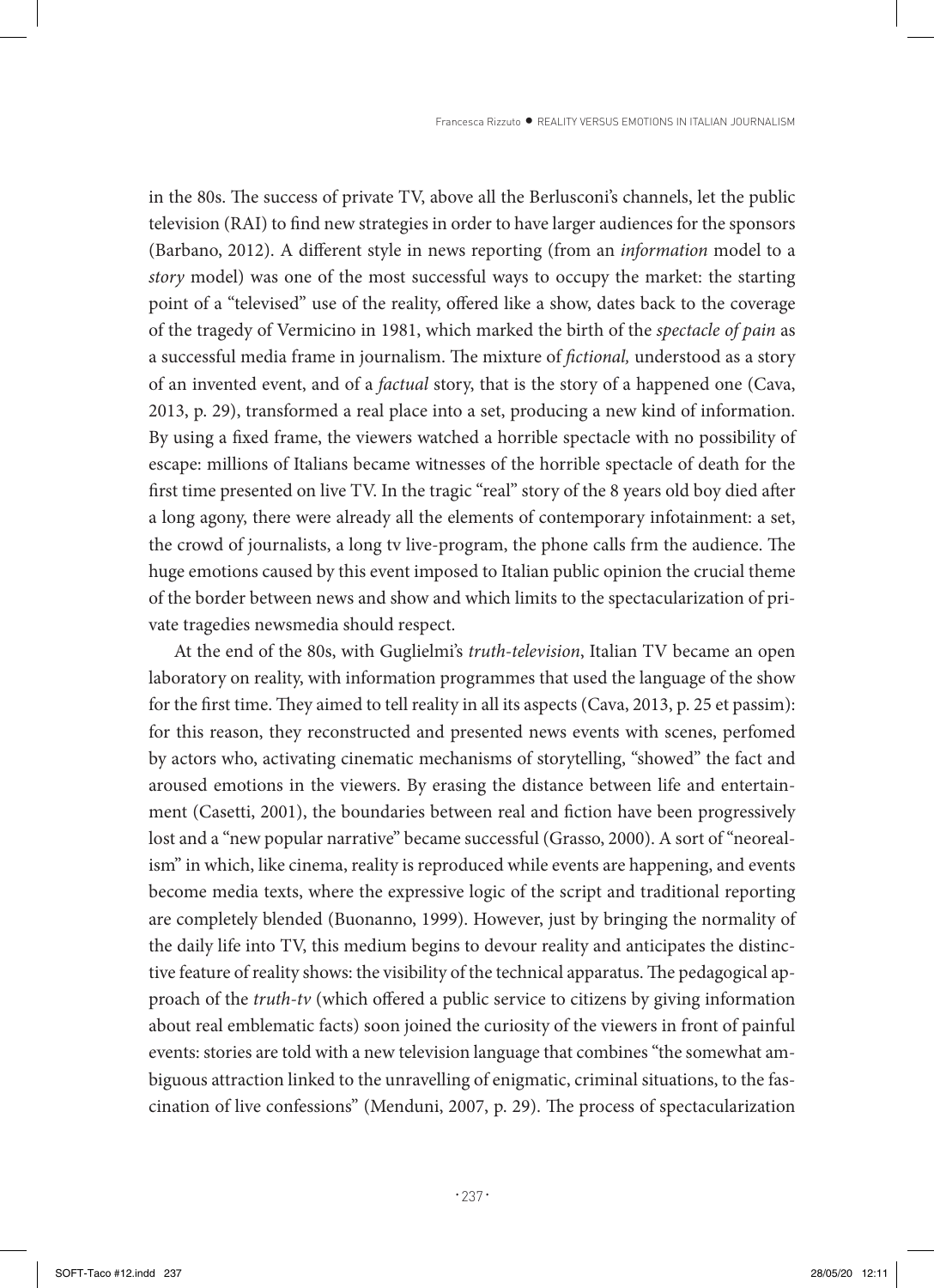of tragedies began with the voyeurism of the trial, which, for the first time, put viewers in front of the television narrative of real crimes with real courts and lawyers: the most famous examples are programs like "*Un giorno in pretura*" or, some years later, "*Amore criminale*". Reality is thus fragmented and packaged, with fiction narrative techniques (above all of the detective novels) that favor suspence or mysteries and feelings have a greater space.

In the new successful journalistic formats slowly the line between information and entertainment disappears and the logic of unveiling prevails: most newsdramas assume the existence of a secret they "must" reveal and "exhibit, with some complacency, authentic scenes of private life on the public square" (Abruzzese-Farci, 2010, p. 87-88). Therefore, since the 1990s, reality has been permanently transferred into the Italian television screen, tending to be confused with its representation. The most successful result of this process is offered by the reality show, in which the conscious television exposure of some indviduals is presented as real life even if it is a television fiction built with a script, a direction and a cast. In reality shows, emotion is at the center, intimacy is revealed and the TV narratives make the line between what's inside and what's off-screen disappear. According to Virilio, in 38 countries *The Big Brother* has made possible a process of "globalization of affections" and "synchronisation of emotion" (Virilio, 2006; Bauman, 2014), a planetary sharing of feelings and emotions, which led to the dominance of emotionality as a way of accessing and knowing the real. In Italy, a spectacle of news about crime and tragedy has become dominant in the last two decades: in this kind of information reality is considered like a simple platform on which journalists build intriguing and exciting info-entertaining programs (Marsh & Melville, 2009).

If journalism is understood above all emotionally, the main task of news professionals becomes now to provide exciting stories. In order to offer emotionally engaging narratives, newsmaking thus favors special effects, excess of horrors, sex and violence, preferring a suggestive content than a more relevant but "boring" problem. In infotainment, the television looks at the world, with a fascination for violent images and the staging of lives and emotions; therefore, it requires modes of emotional or aesthetic enjoyment. Conseuently, journalism no longer helps to the reflection or a rational participation of the viewers, aiming only at their superficial and disengaged reaction to the "spectacle of the sufferings" presented by news. The main consequence is that nowadays "*the media viewer watches and enjoys, thinks little and evaluates even less. In this way, there is a progressive distance between the aesthetics (subjective) of the fragment and*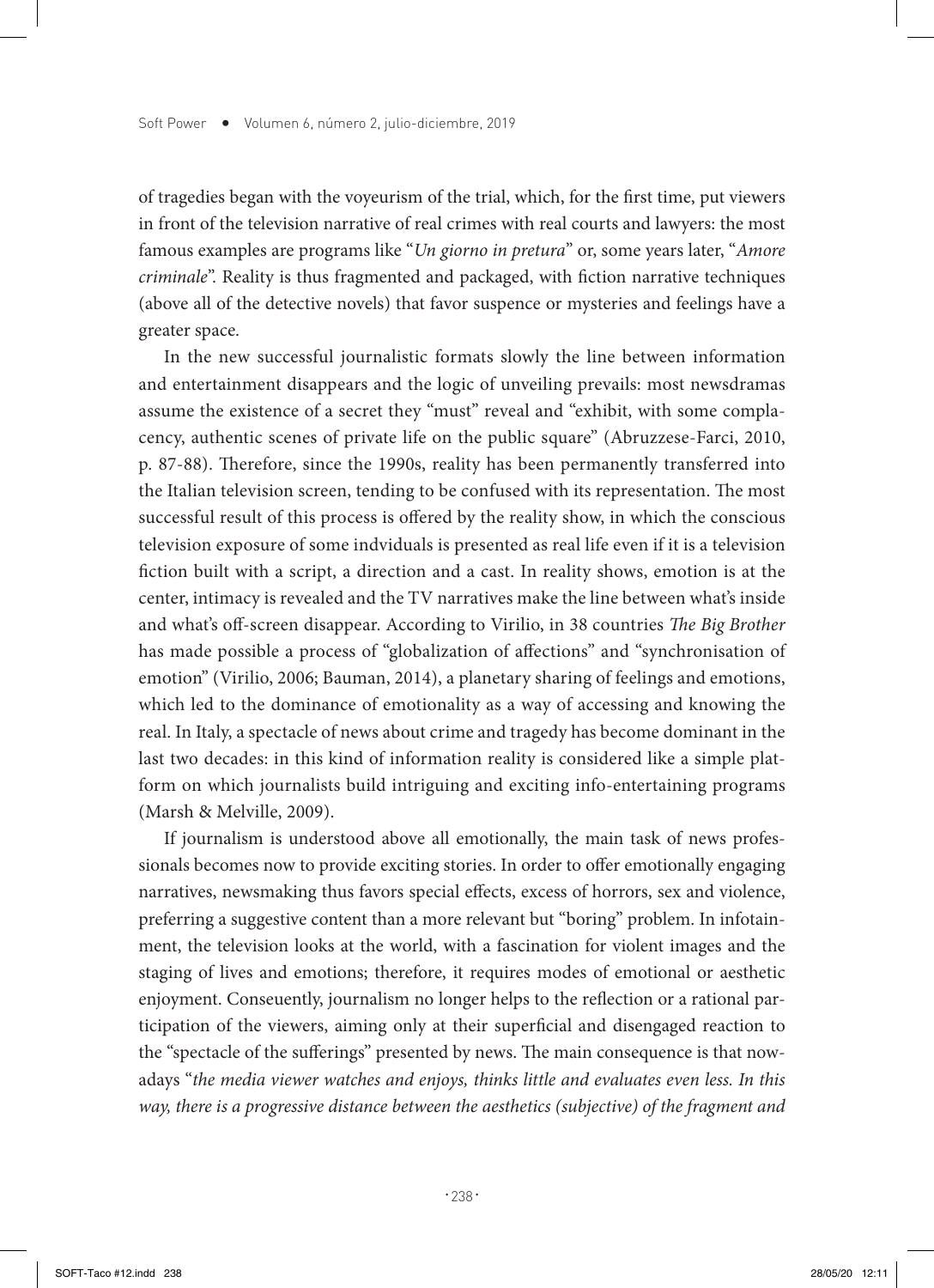*individual ethics. Things seen are clearly false or built only to attract attention"* (Livolsi, 2006, p. 163). Therefore, the planetary pervasiveness of the media has changed the relationship between individuals and reality, in particular in front of the unprecedented possibility of seeing the pain of other human beings in his domestic intimacy, posing problems not new to the viewer (Surette, 2007).

The relationship between the vision of reality and the consequent action to intervene and put an end to the suffering of others is a constant theme in Western culture that has seen, even if with different variations, the repudiation of cruelty and the affirmation of moral obligation of the intervention if one knows the pains of others. Nevertheless, in our "century of spectators" (Bauman, 2015), it seems to have affirmed what Dal Lago (2012) has acutely defined indifference, connected to a paradoxical visual annihilation of wars and massacres. When the suffering person is real, as in the case of news, adherence to reality as well as the direct vision of the pain of others, constitute a problem at two different levels: firstly, they impose attention to the problem of the possible push to action, that journalism could favour because it informs about wars or massacres and citizens became planetary eyewitnesses. No one can say: "I did not know". Moreover, there is the problem of the narrative style to be adopted by newsmedia, in order to make the reporting on distant sufferings of real people understandable, and above all, acceptable. According to Boltansky, the choice of a purely factual description should be excluded: "just try to imagine how it much might be *inhuman* to describe this show (for example, a hanging or the victims of a terroristic attack) in a purely factual style" (Boltansky, 2000, p. 35). In this perspective, the subject-object device (Lorusso & Violi, 2008), typical of the factual description, may be criticized when it concerns people, because it is asymmetrical since the victim is the object of a description that gives entire control to the descriptor (Boltansky, p. 36). As a result, a coldly referential style could show an unacceptable detachment of the witness/journalist. In addition, it would be necessary to establish even how a reporter may describe the rawest details of the pain of others, since the concern to arouse pity should always ensure the "respect" of the victim. Thus, it becomes more and more important the problem of the "type" of attention given to the object of the news story: a reporting style that lingers in the realistic description of the horrible details may be criticized because it fully qualifies the person with his or her suffering or, on the contrary, it may be accused of subtracting this suffering from the individual who suffers it, in order to create a show for the audiences, producing forms of secondary victimization (Gili, 2006; Muraskin Domash, 2007; Giomi Magaraggia, 2017).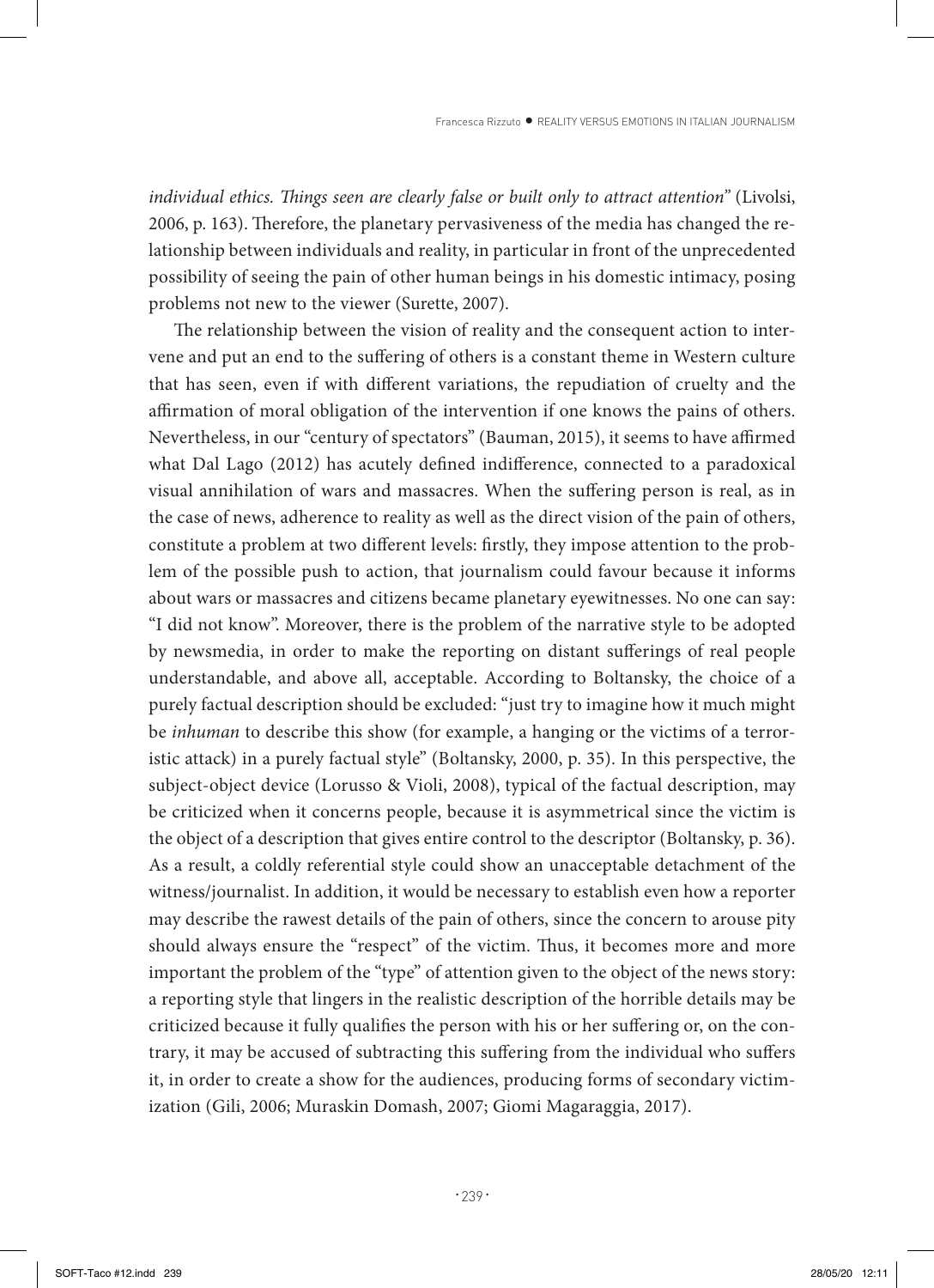Journalism should have, by definition, the problem of separating real emotions from fictional emotions. Nevertheless, the emotion provoked today by the news occupies an unstable position between real and false, because suffering is offered as a spectacle but also presented as real to a spectator who, however, remains safe in his home environment, away from events (Boruah, 1988). Newsmedia may activate different reactions: from compassionate participation to indignation or indifference. According to Boltansky, a proposal of commitment is made to the viewer because an observer (the journalist) tells him a story in which he describes a suffering, also suggesting a mode of commitment; the user can accept it, he can be indignant, he can move, he can just feel pleasure in front of the victim's torture but he can also, freely, refuse (Boltansky, 2000, p. 236). From a radically critical perspective, Dal Lago speaks of a planetary show of the suffering that the media build and daily feed: according to this author, their most important result is the diffusion of a deep indifference of Westerners towards cruel actions and victims far away, a terrible "look parasitism" on cruelty and war, typical signal of hypocrisy and voyeurism (Dal Lago, 2012, p. 9-20) that influences global policies and priorities.

The television medium opens up the possibility of a pure viewer, as he is perfectly dependent on the scene that contemplates and does not participate to the action physically. In fact, in the media journalistic representation, each viewer is involved in a mediated quasi-interaction (Thompson, 1998): he can see without being seen. Therefore, on TV nothing symbolizes his or her commitment because the show is detached from the domestic context and the place of the observer can be occupied by anyone else. There is, therefore, a substantial inaccessibility of the action.

The main risk is the unacceptable drift of contemporary journalism towards the exasperated search for emotions, which places it far away from the model of the habermasian rational "public space", where the individuals used newspapers as basis of argumentation and political participation. In this perspective, journalism was the engine of the public sphere and the democratic system because it favoured the fundamental moment of engagement, that of the passage from a passive spectator to an actor. Nevertheless, from the origin of modern journalism, there have always been a tension between two contradictory needs: a need for impartiality, detachment (a preliminary non-commitment) and a distinction between the moment of observation, of knowledge, and the moment of action as opposed to the need for a deep emotional, sentimental involvement, which is "justified" as an indispensable instrument to arouse commitment and action. Different journalistic models have proposed peculiar variations of these needs (Schudson,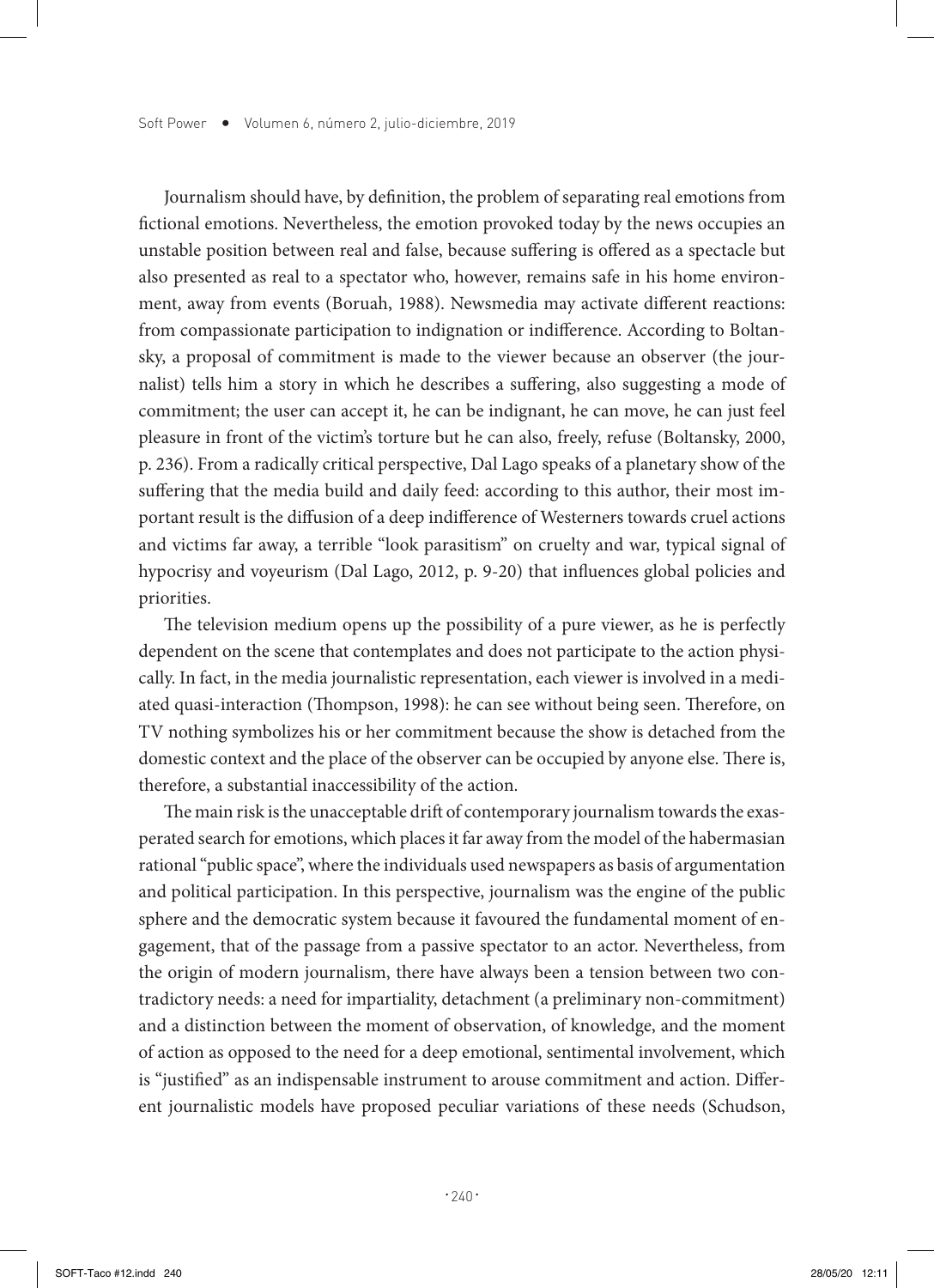2003; Briggs Burke, 2002; Hallin Mancini, 2004; Costa, 2010). The issue is still central to the contemporary debate on the role of information that oscillates between a clearly weakened normative conception of the profession (Grossi, 2004) and new digital newsmaking practices (Eugeni, 2015).

### **Conclusions**

In a context in which the boundary between true and plausible has become opaque, the ambiguous connection between the logic of emotainment and the duty of telling true stories calls for a reflection on many crucial "issues" of the scientific debate about journalism. The most relevant is the new role of the viewer, who has become both a news-producer and a performer, the difficulty of controlling the content and, above all, the quality and professional competences of the journalistic sources in the internet era. As a matter of fact, in the new ecology of contemporary media, one of the distinctive features of Italian journalism is the process of a systemic *hybridization*: this can be considered not only as the result of the dismantling of traditional news production organizations, but also as the consequence of deep changes in professional logic (Jenkins, 2006; Splendore, 2017), that are leaving too much space for fake news or untrusted sources, with huge repercussions on credibility and social perception of journalism. *Hybridization* process deeply influences the interaction between audiences, leaders and journalists: a pervasive use of social media and new communicative strategies, built without the mediation of traditional newsmedia professionals, are more and more preferred by politicians.These forms of direct interaction with citizens, with a complete *disintermediation* in the communicative circuit can be considered as a revolution not only political but also cultural, since it affects the way people perceive the meaning and the role of the journalists, increasingly described as obstacles, or manipulators. This is a challenge not only for representative democracy but also for communication studies, because the traditional Western conception of news media, as an arena of the public sphere, was based on a rigid separation among roles, languages, information and entertainment areas, which does not exist any longer. On the contrary, hybridization, the blurring between discursive fields, contents and formats emerges as the peculiar characteristics of the informative flood we live in (Splendore, 2017).

The definition of journalism as a cultural product achieved through a *dense* negotiation that takes place and is defined in specific social contexts (Sorrentino, 2008) is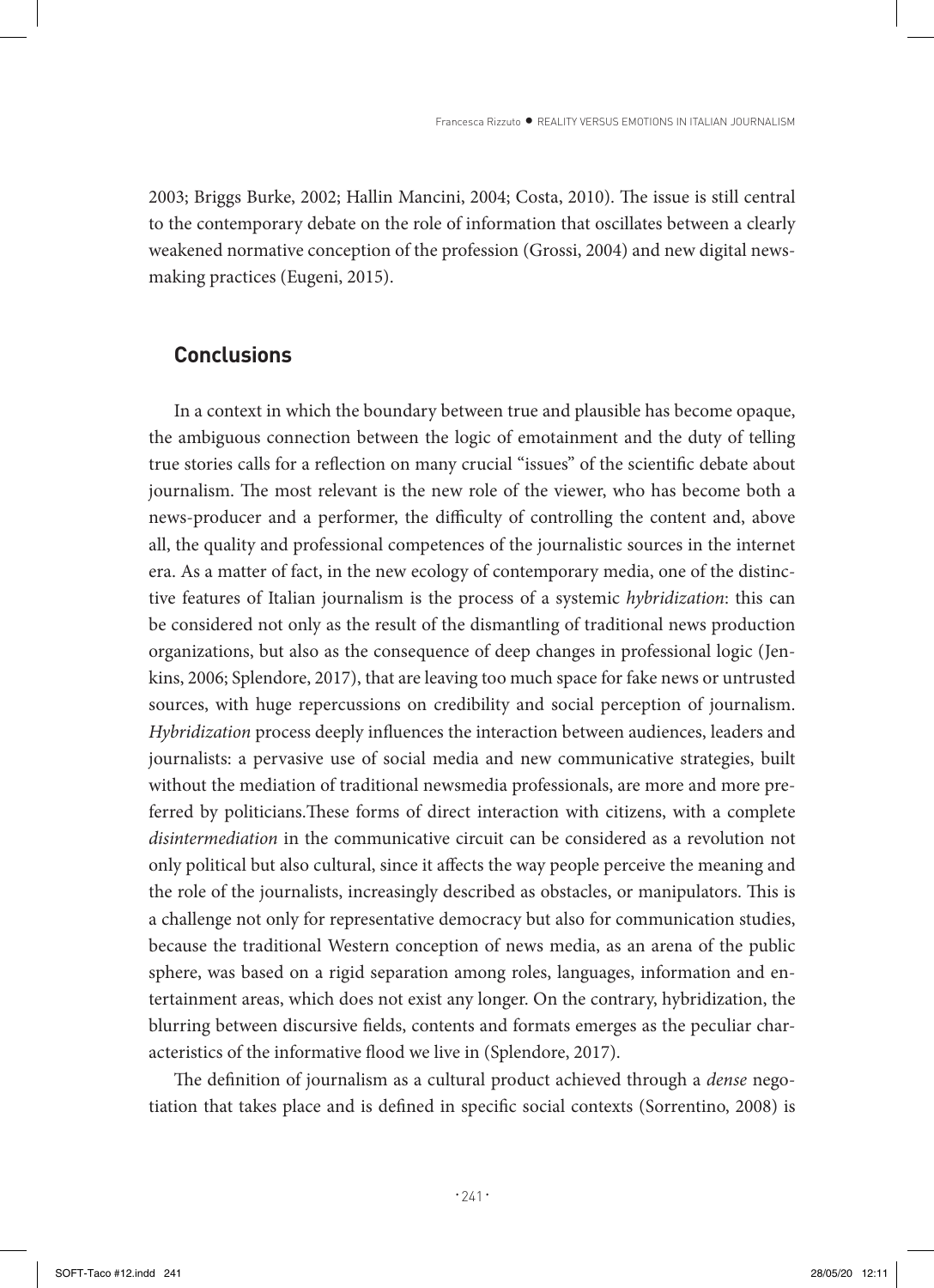the one that best underlines its reconstructive character of society and the link with the political, cultural and economic environment in which every information system operates. In Italy, the new communication circuit among institutional sources, political actors, journalists and citizens, outlines a different information ecosystem, a framework in which there is a changed perception of the *communication factor* and its role in democratic life: consequently, the traditional ontological borders among information and entertainment, news and goods, citizien and consumer as well as public and commercial teevision are disappearing.

#### **References**

Abruzzese-Farci. (2010). "Il panopticon" in Colombo F., (ed.), *Tracce. Atlante warbughiano della televisione* (pp. 85-89), Milano: Link. Agostini, A. (2004). *Giornalismi.* Bologna: Il Mulino. Altheide, D. (1991). *Media Worlds in the Post-journalism Era*. New York: Longman Barbano, A. (2012). *Manuale di giornalismo*. Laterza, Roma. Baudrillard J. (1976). *L'èchange symbolique et la mort*. Paris: Galimard. Baudrillard J. (1987). *The Evil Demon of Images.* St. Louis: Left Bank Books Bauman, Z. (2014). *Il demone della paura*. Roma: Laterza Bauman, Z. (2015). *Il secolo degli spettatori. Il dilemma globale della sofferenza umana*. Bologna: EDB. Bennett, L. (1988). *News: the Politics of Illusion*. New York: Longman. Bentivegna, S. (2003). *Teorie delle comunicazioni di massa*. Roma-Bari: Laterza. Bergamini, O. (2006). *La democrazia della stampa. Storia del giornalismo*. Roma: Laterza. Boltanski, L. (1993). *La soufflance à distance.* Paris: Editions Métailié. Boruah B. (1988). *Fiction and Emotion*. Oxford: Oxford University Press. Boorstin D. (1962). *The image. A Guide to Pseudo-events in America*. New York: Vintage Books Briggs A. & Burke P. (2002). *A Social History of the Media from Gutenberg to the Internet.* Cambridge: Polity Press Buonanno M. (1999). *Faction. Soggetti mobili e generi ibridi nel giornalismo degli anni Novanta.* Napoli: Liguori. Casetti F. (2001). "Teorie del cinema. Dal dopoguerra agli anni Sessanta" in Brunetta G.P., *Storia del cinema mondiale*. Torino: Einaudi, pp.519-540.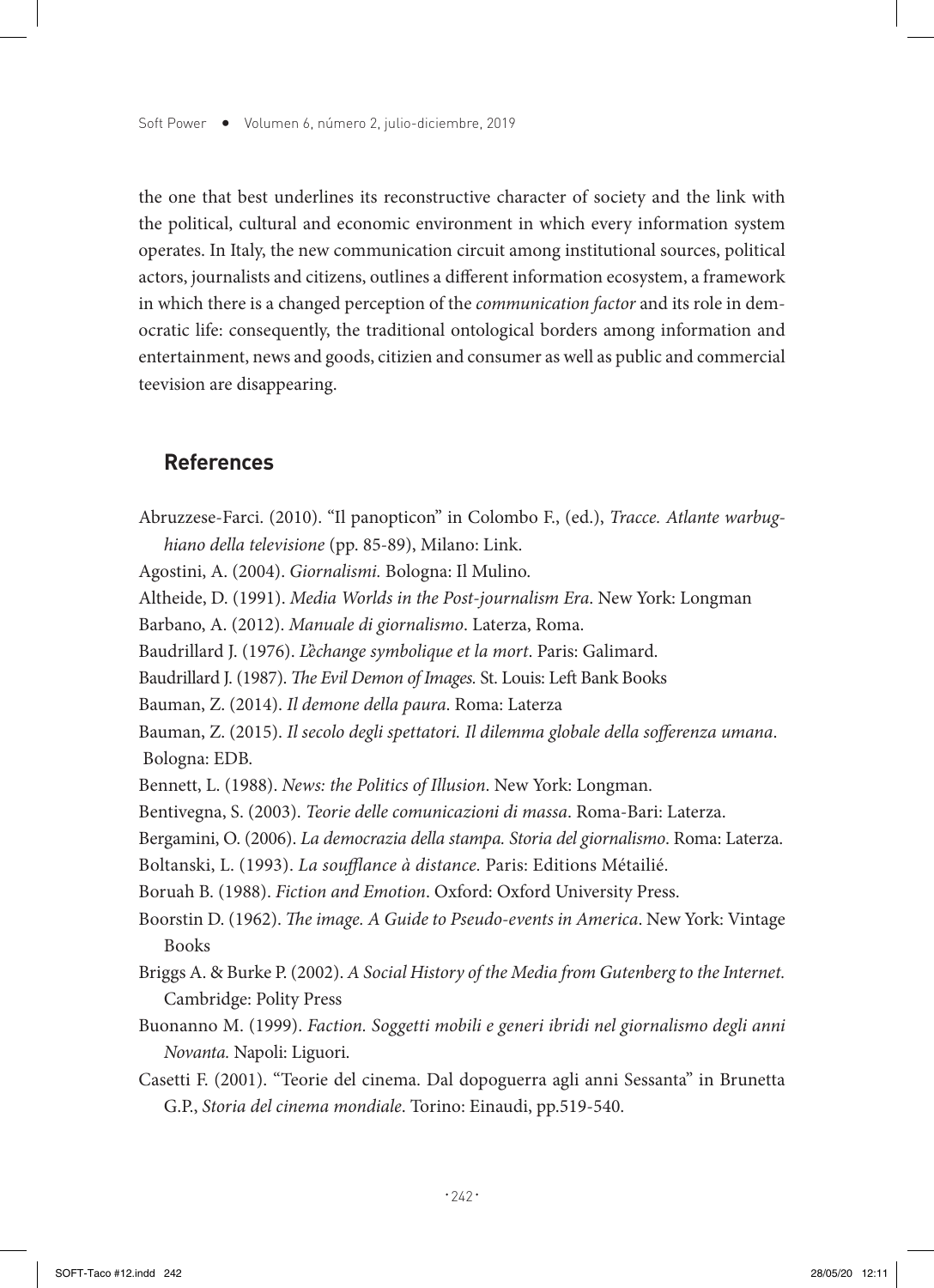- Castronovo, V. & Tranfaglia, N. (eds.) (1994). *La stampa italiana nell'era della tv*. Roma-Bari: Laterza.
- Cava A. (2013). *Noir TV. La cronaca nera diventa format televisivo.* Mlano: Franco Angeli.
- Codeluppi, V. (2007). *La vetrinizzazione del sociale. Il processo di spettacolarizzazione degli individui e della società.* Torino: Bollati Boringhieri.
- Codeluppi, V. (2013). *L'era dello schermo. Convivere con l'invadenza mediatica.* Milano: Franco Angeli.
- Costa P. (2010). *La notizia smarrita. Modelli di giornalismo in trasformazione e cultura digitale*. Torino: Giappichelli editore.
- Dal Lago A. (2012). *Carnefici e spettatori. La nostra indifferenza verso la crudeltà.* Milano: Raffaello Cortina editore.
- Darley A. (2006). *Videoculture digitali. Spettacoli e giochi di superficie nei nuovi media*. Milano: Franco Angeli
- De Fleur, M. & Ball Rokeach, S. (1989). *Theories of Mss Communication.* New York: Longman.
- Debord, G. (1995) *The Society of Spectacle*. Cambridge: Zone Books.
- Eugeni R. (2015). *La condizione post-mediale*. Milano: Editrice La Scuola.
- Forgacs D. (1990). *Italian Culture in the Industrial Era. Cultural Industries, Politics and the Public*. Manchester-New York: Manchester University Press.
- Froio F. (2000). *L'informazione fa spettacolo. Giornali e giornalisti oggi*. Roma: Editori Riuniti.
- Gili, G. (2006). *La violenza televisiva. Logiche, forme, effetti*. Roma: Carocci.
- Giomi, E. & Magaraggia, S. (2017). *Relazioni brutali: Genere e violenza nella cultura mediale.* Bologna, Il Mulino.
- Graber, D., McQuail, D., Norris, P. (1998). *The Politics of News: The News of Politics*. Washington: Congressional Quaterly Press.
- Grasso, A. (2000). *Radio e televisione*. Milano: Vita e Pensiero.
- Grossi, G. (2004). *L'opinione pubblica.* Roma-Bari: Laterza.
- Habermas, J. (1962). *Strukturandel der Offentlichkheit*. Neuwied: Hermann Luchterhanh.
- Hallin, D. & Mancini, P., (2004). *Modelli di giornalismo*. Roma-Bari: Laterza.
- Hartley, J. (1996). *Popular Reality: Journalism, Modernity, Popular Culture*. London: Arnold.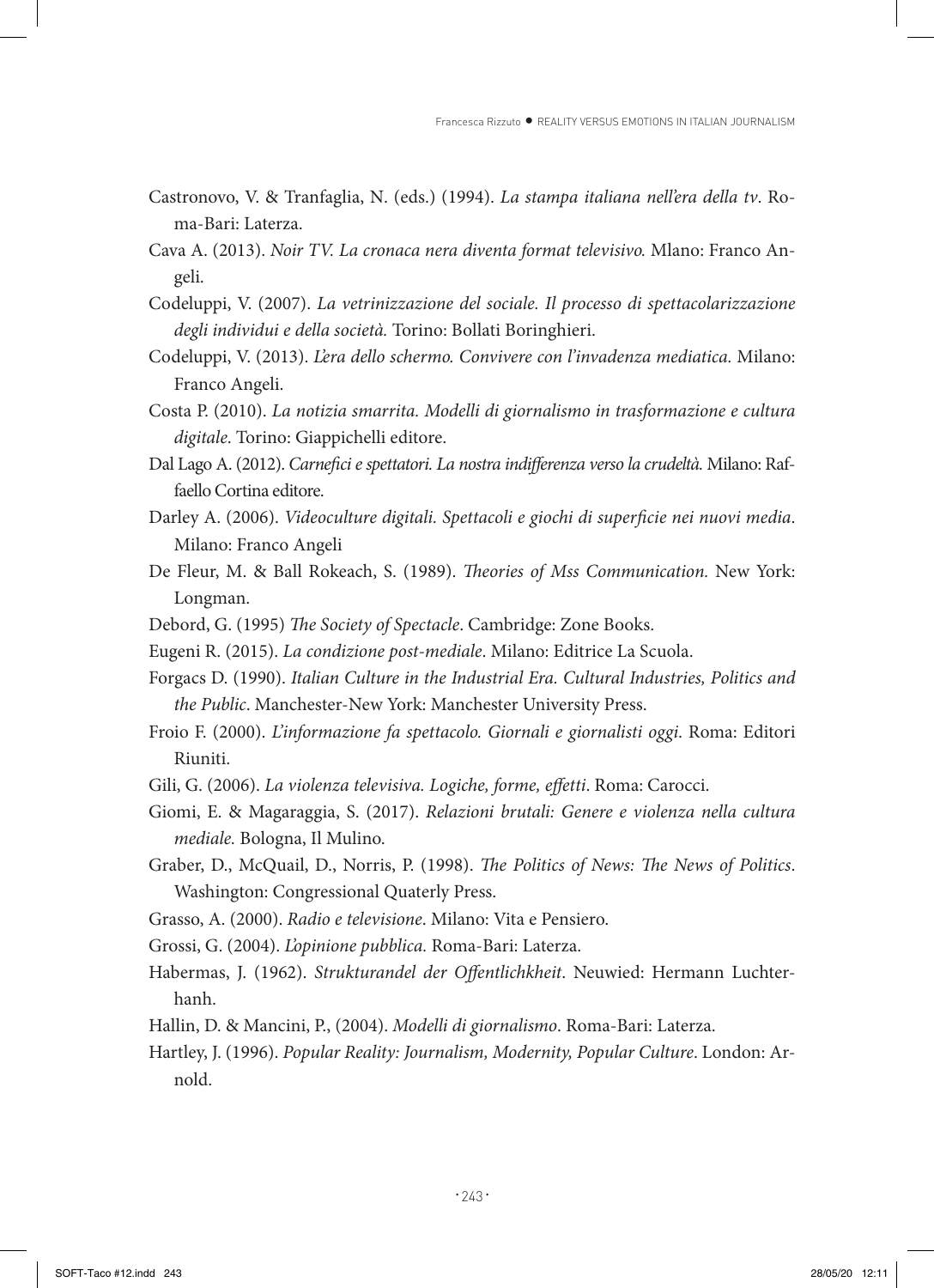- Jenkins, H. (2006). *Convergence culture: where old and new media collide*. New York: New York University Press.
- Livolsi M. (2011). *Manuale di sociologia della comunicazione*. Roma- Bari: Laterza.

Lo Russo, A. M. (2018). *Postverit*à. Roma-Bari: Laterza.

- Lo Verde, F. M. (ed.) (2012*), Consumare/investire il tempo libero. Forme e pratiche del leisure time nella postmodernità*". Milano: Bruno Mondadori.
- Lo Russo, A. M. & Violi P. (2008), *Semiotica del testo giornalistico*. Roma-Bari: Laterza.
- Marini, R. (2006). *Mass media e discussione pubblica.* Roma- Bari: Laterza.
- Marletti, C. (1984), *Media e politica. Saggi sull'uso simbolico della politica e della violenza nella comunicazione*. Milano: Franco Angeli.
- Marsh, I. & Melville, G. (2009). *Crime, Justice and the Media*. New York: Routledge.
- Mazzoleni, G. (1998). *La comunicazione politica*. Bologna: Il Mulino.

McQuail, D. (1994). *Mass Communication Theory*. Sage: London.

- Menduni, E. (2007), *Fine delle trasmissioni. Da Pippo Baudo a YouTube.* Milano: Laterza.
- Mitchell, W. (2011). *Cloning Terror: teh war of images, 9/1 to the present*. Chicago: University of Chicago Press.
- Morcellini, M., (ed.), (2011). *Neogiornalismo. Tra crisi e rete, come cambia il sistema dell'informazione*. Milano: Mondadori.
- Mulgan, G. (1994). *Politics in an Antipolitical Age*. Cambridge, Mass: Polity Press.
- Muraskin, R., Domash S.F. (2007), *Crime and the Media. Headlines vs. Reality*. Upper Saddle River: Pearson Prentice Hall.
- Murialdi, P. (2006). *Storia del giornalismo italiano. Dalle gazzette a Internet*. Bologna: Il Mulino.
- Papuzzi, A. (2010). *Professione giornalista. Le tecniche, i media, le regole.* Roma: Donzelli.
- Perissinotto, A. (2008). *La società dell'indagine*. Milano: Bompiani
- Polesana, M. A., (2010). *Criminality show. La costruzione mediatica del colpevole*. Roma: Carocci.
- Postman, N. (1985). *Amusing Ourselves to Death. Public Discourse in the Age of Show Business*. New York: Penguin, (trad. it. *Divertirsi da morire. Il discorso pubblico nell'era dello spettacolo*, Venezia: Marsilio, 2002).
- Pratellesi, M. (2004). *New Journalism. Teorie e tecniche del giornalismo multimediale*. Milano: Paravia-Bruno Mondadori.
- Riva, G. (2018). *Fake new*s. Bologna: Il Mulino.
- Rizzuto, F. (2009). *Giornalismo e democrazia. L'informazione politica in Italia*. Palermo: Palumbo.